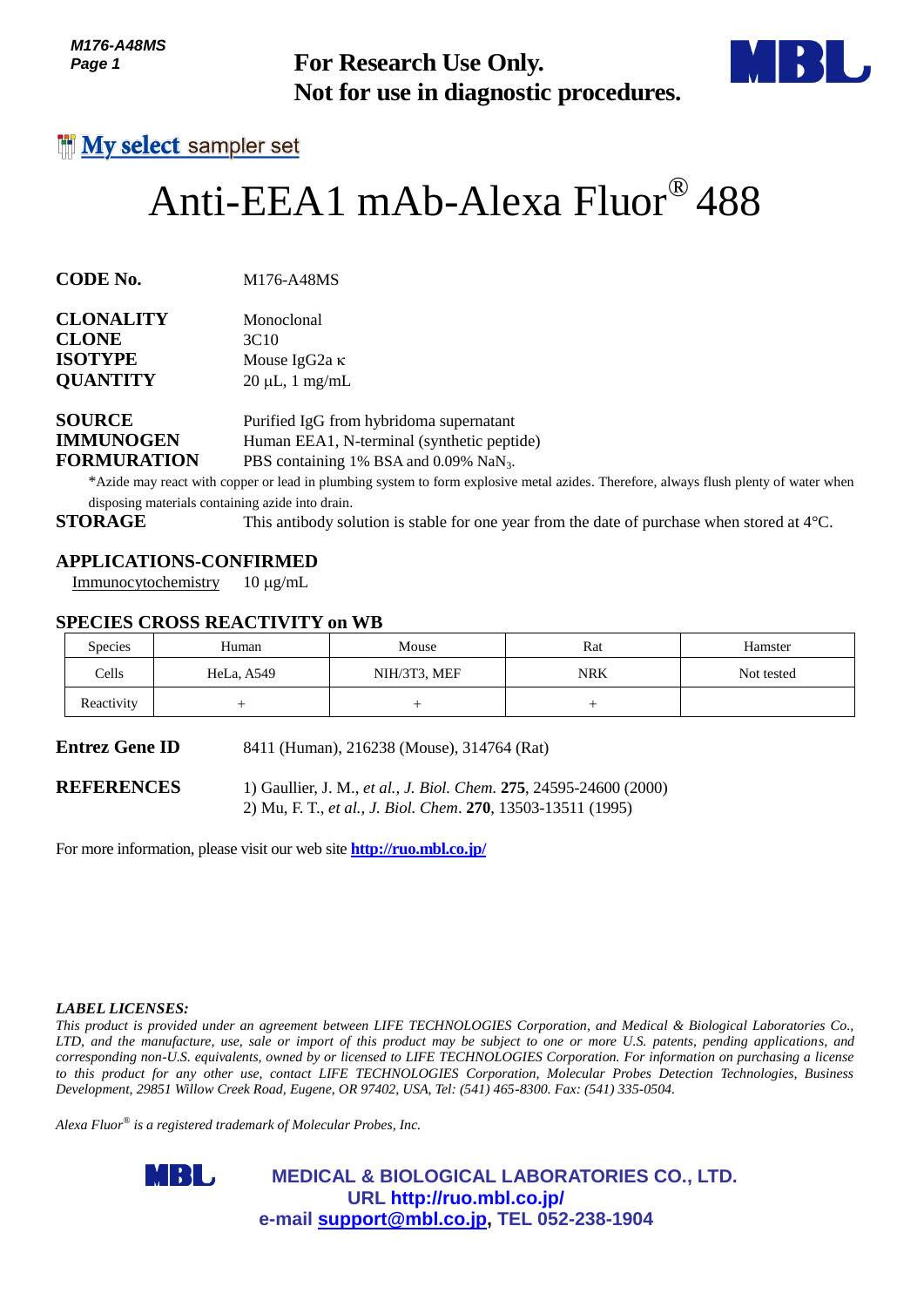#### **RELATED PRODUCTS**

M176-3 Anti-EEA1 mAb (3C10) M176-A48 Anti-EEA1 mAb-Alexa Fluor® 488 (3C10) M176-A59 Anti-EEA1 mAb-Alexa Fluor® 594 (3C10) M176-A64 Anti-EEA1 mAb-Alexa Fluor® 647 (3C10) PM062 Anti-EEA1 pAb M175-3 Anti- $\alpha$ [-Tubulin mAb](http://ruo.mbl.co.jp/dtl/A/M175-3/) (2F9) M175-A48 Anti- $\alpha$ -Tubulin mAb-Alexa Fluor® 488 (2F9) M175-A59 Anti- $\alpha$ -Tubulin mAb-Alexa Fluor® 594 (2F9) M175-A64 Anti- $\alpha$ -Tubulin mAb-Alexa Fluor® 647 (2F9)  $PM054$  Anti- $\alpha$ [-Tubulin pAb](http://ruo.mbl.co.jp/dtl/A/PM054/)  $PM054-7$  Anti- $\alpha$ [-Tubulin pAb-HRP-DirecT](http://ruo.mbl.co.jp/dtl/A/PM054-7/) M178-3 Anti-Calnexin mAb (4F10) M178-A48 Anti-Calnexin mAb-Alexa Fluor® 488 (4F10) M178-A59 Anti-Calnexin mAb-Alexa Fluor® 594 (4F10) M178-A64 Anti-Calnexin mAb-Alexa Fluor® 647 (4F10) PM060 Anti-Calnexin pAb M181-3 Anti-KDEL mAb (1D5) PM059 Anti-KDEL pAb M179-3 Anti-GM130 mAb (5G8) M179-A48 Anti-GM130 mAb-Alexa Fluor® 488 (5G8) M179-A59 Anti-GM130 mAb-Alexa Fluor® 594 (5G8) M179-A64 Anti-GM130 mAb-Alexa Fluor® 647 (5G8) PM061 Anti-GM130 pAb PM063 Anti-COX4 pAb PM064 Anti-Lamin B1 pAb D115-3 Anti-CENP-A (Human) mAb (3-19) PD030 [Anti-CENP-C \(Human\) pAb](http://ruo.mbl.co.jp/dtl/A/PD030/) K0171-3 Anti-CENP-E (Human) mAb (1H12) PD031 [Anti-CENP-H \(Human\) pAb](http://ruo.mbl.co.jp/dtl/A/PD030/) PD032 [Anti-CENP-I \(hMis6\) \(Human\) pAb](http://ruo.mbl.co.jp/dtl/A/PD032/) D282-3 [Anti-CENP-K \(ICEN37\) \(Human\) mAb](http://ruo.mbl.co.jp/dtl/A/D282-3/) (46F1) PD018 Anti-CENP-K (ICEN37) (Human) pAb D283-3 [Anti-CENP-L \(ICEN33\) \(Human\) mAb](http://ruo.mbl.co.jp/dtl/A/D283-3/) (27E10) D284-3 Anti-CENP-M [\(ICEN39\) \(Human\) mAb](http://ruo.mbl.co.jp/dtl/A/D284-3/) (23F6) D285-3 [Anti-CENP-N \(ICEN32\) \(Human\) mAb](http://ruo.mbl.co.jp/dtl/A/D285-3/) (22F4) PD020 Anti-CENP-O (Chicken) pAb D286-3 [Anti-CENP-T \(ICEN22\) \(Human\) mAb](http://ruo.mbl.co.jp/dtl/A/D286-3/) (42F10) PD019 Anti-CENP-50 (Human) pAb D288-3 Anti-MgcRacGAP (Human) mAb (5G5) PM036 Anti-LC3 pAb [WB, IP, IC, IHC, FCM] M152-3 Anti-LC3 mAb (4E12) [WB, IP, IC, FCM, EM] M186-3 Anti-LC3 mAb (8E10) [WB] PD014 Anti-LC3 pAb [WB] PD015 Anti-LC3 pAb [IC] PM046 Anti-LC3 pAb [WB, IC] M115-3 Anti-LC3 mAb (51-11) [WB] PM040 [Anti-Atg16L pAb](http://ruo.mbl.co.jp/dtl/A/PM040/)

M150-3 [Anti-Atg16L mAb](http://ruo.mbl.co.jp/dtl/A/M150-3/) (1F12)

WB: Western blotting IP: Immunoprecipitation IC: Immunocytochemistry IHC: Immunohistochemistry FCM: Flow cytometry EM: Immuno-electron microscopy

Other related antibodies and kits are also available. Please visit our website at<http://ruo.mbl.co.jp/>